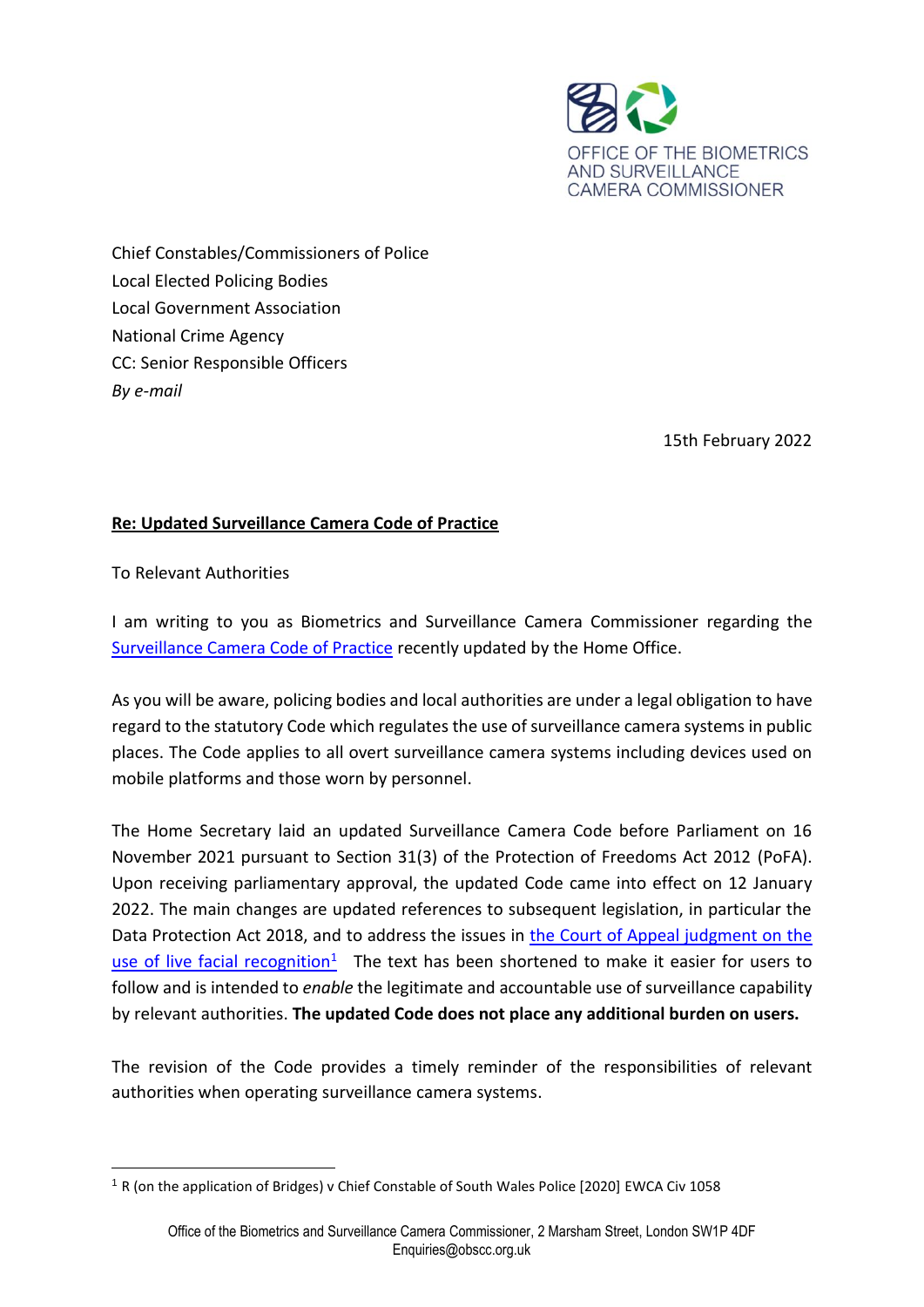I have a statutory function under the [provisions](https://www.legislation.gov.uk/ukpga/2012/9/schedule/4/enacted) of PoFA to encourage relevant authorities to comply with the Code which, if properly adopted, will ensure that any operation of surveillance camera systems by relevant authorities is proportionate, justified, transparent and for a legitimate purpose. The Code relates to overt surveillance camera systems such as Automatic Number Plate Recognition (ANPR), facial recognition technology, body worn video cameras, drone borne cameras, helicopter borne cameras and CCTV systems (both static and mobile). This is by no means a definitive list and surveillance cameras used in or on vehicles may also attract the provisions of the Code.

My office will be conducting a survey later this year to understand further police forces' compliance with PoFA and the Code. This will follow a similar format to the previous surveys carried out in 2017 and 2019. I will be seeking information on the numbers and types of surveillance camera systems in operation, whether compliance can be demonstrated across those systems, accountability, governance and partnership arrangements, the uptake levels in my third-party certification scheme, and the steps that are being taken to ensure those systems are being operated in a manner which is consistent with the need to respect the fundamental rights and freedoms of the citizens whom they serve.

You will know more acutely than most the level of public attention that can be generated by surveillance technology and there are significant ethical and human rights considerations that attach to the proper use of surveillance cameras in public spaces. Considerations such as individuals' right to respect for their private and home life, the requirements of the Public Sector Equality Duty and the need to balance competing rights and legitimate expectations are central to maintaining public support for the lawful and proportionate use of surveillance technology in delivering your respective functions. Having regard to the Code will minimise intrusiveness, ensure data protection, provide public reassurance, and reduce the potential for deployments to discriminate inappropriately against individuals or groups.

Crucially, some ethical and human rights considerations begin before deployment at the early stages of manufacturing, procurement, and contract management of surveillance camera systems. You may be aware I have significant concerns about the approach of some surveillance camera manufacturers, and I have raised these publicly on several occasions. I am therefore very pleased that the FCDO and Cabinet Office intend to issue new guidance to enable buyers to exercise their discretion more effectively and exclude suppliers linked with modern slavery and human rights violations from bidding for public-funded contracts. At a recent appearance before the House of Lords Justice and Home Affairs Committee on 'New Technologies and the application of the Law', the Policing Minister also referenced the Government's intention to address ethical procurement through the Public Procurement Bill. This will further strengthen the ability of public sector bodies to disqualify suppliers from bidding for contracts where they are associated with human rights abuses including forced labour and modern slavery. I have been discussing this with colleagues in the Local Government Association and we are revising our respective 'buyer's guidance' accordingly.